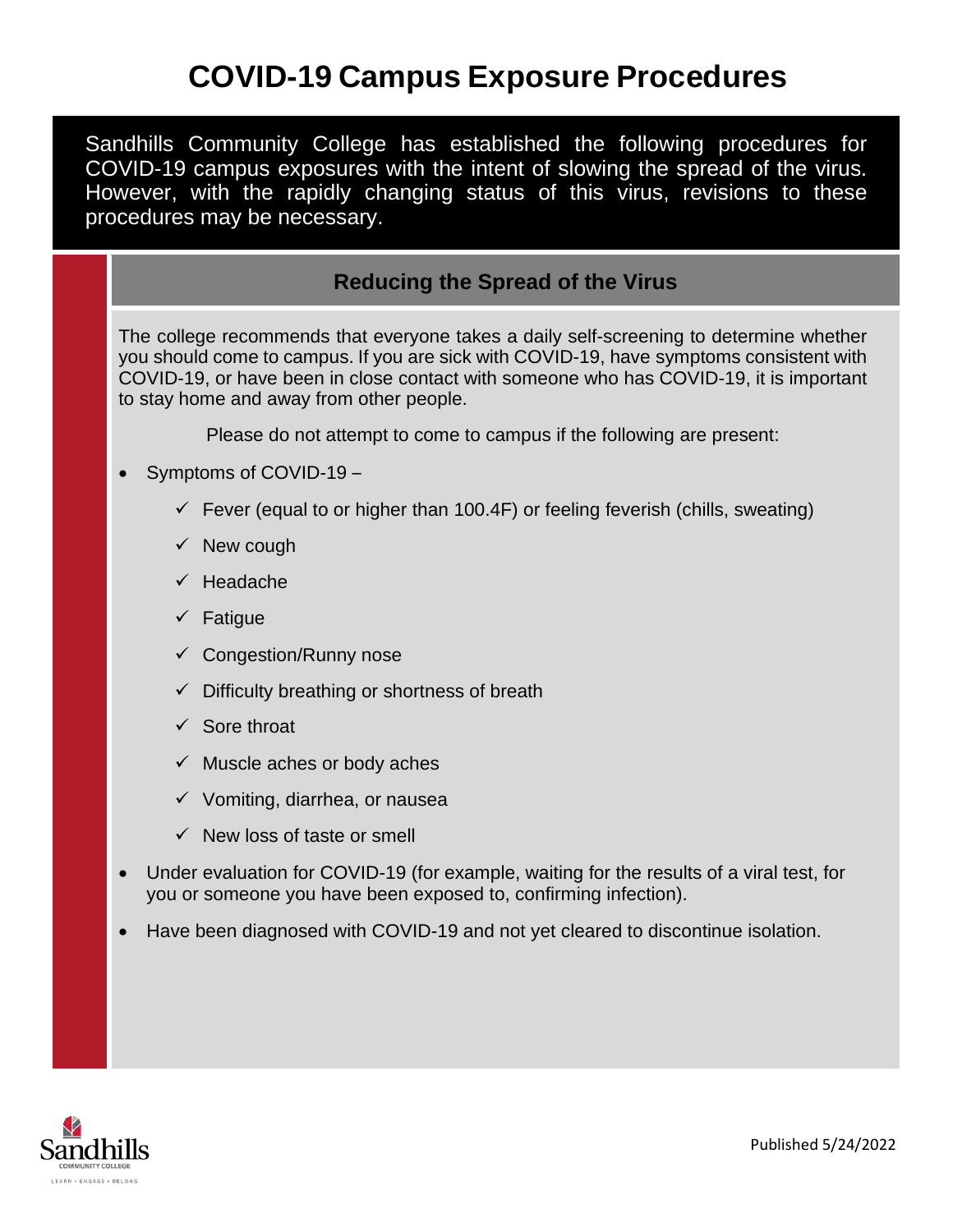## **Possible Exposure**

#### **If you have had:**

- Contact of less than 6 feet for 15 minutes or longer with an individual who has symptoms
- Contact of less than 6 feet for 15 minutes or longer within 1 week prior to positive test results with an individual who has tested positive for COVID-19 **(without symptoms)**
- Contact of less than 6 feet for 15 minutes or longer within the 24 hours prior to symptom onset with an individual who has tested positive for COVID-19 **(with symptoms)**
- Contact of less than 6 feet for 15 minutes or longer with an individual who has been notified that they meet the criteria for exposure

#### **You must:**

- Report exposure to your instructor (if you are a student) or to your supervisor (if you are an employee) immediately.
- The CDC quidelines recommend that you isolate yourself from all other people, including those in your household.
- Contact your healthcare provider or the health department in the county in which you live for evaluation and testing.
- Do not come back to campus for 5 days from the date of exposure, after which you may return to campus, as long as you do not develop symptoms or have a positive test result. In addition, you will be required to wear a mask for 5 days after returning to campus.

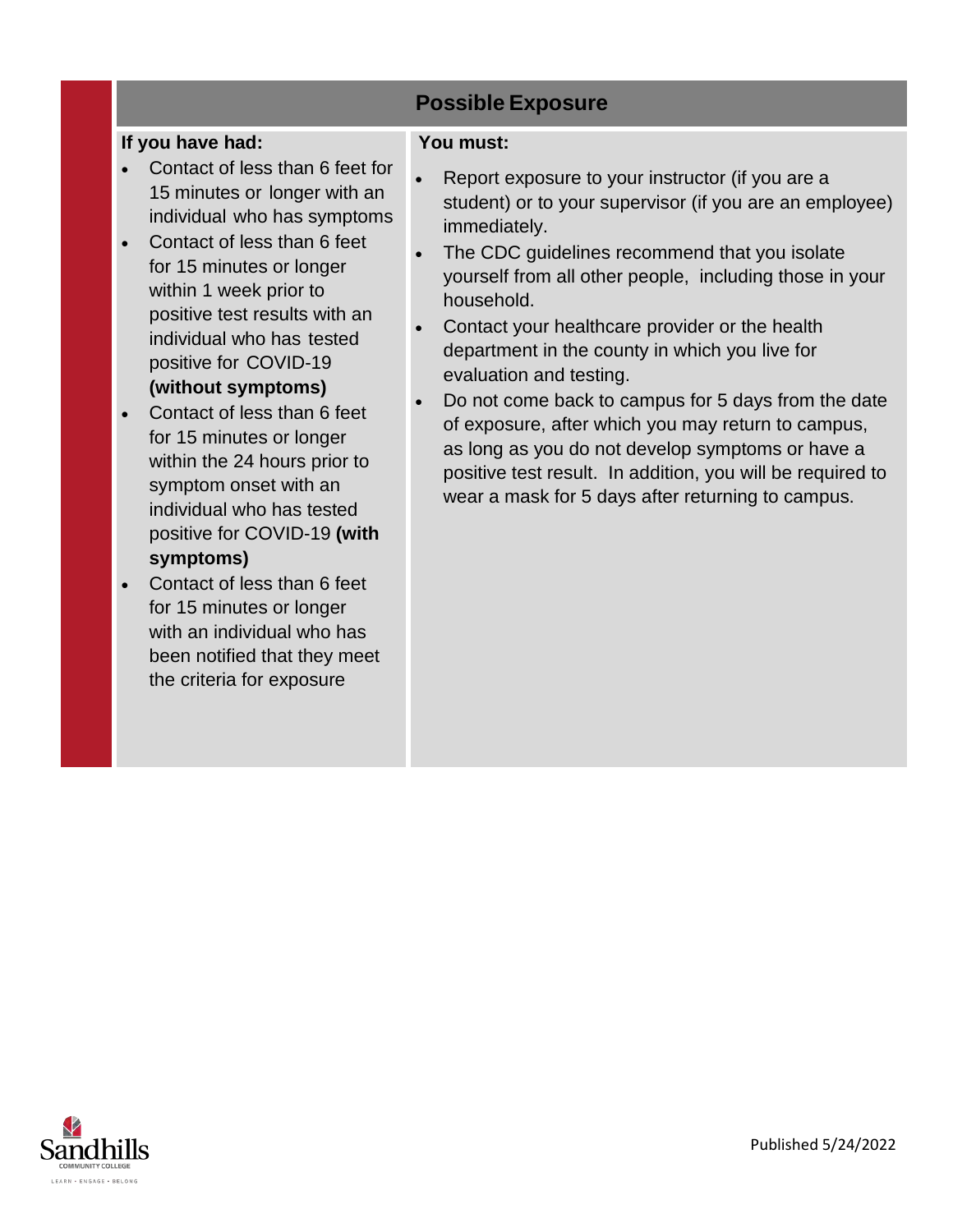| <b>Positive Test but No Symptoms</b>                                                                                                                               |                                                                                                                                                                                                                                                                                                                                                                                                                                                                                                                                                                                                                                                                                                                                                                                          |
|--------------------------------------------------------------------------------------------------------------------------------------------------------------------|------------------------------------------------------------------------------------------------------------------------------------------------------------------------------------------------------------------------------------------------------------------------------------------------------------------------------------------------------------------------------------------------------------------------------------------------------------------------------------------------------------------------------------------------------------------------------------------------------------------------------------------------------------------------------------------------------------------------------------------------------------------------------------------|
| If you have:<br>Been tested for COVID-19<br>by a healthcare<br>professional and received<br>a positive diagnosis but<br>are currently not<br>experiencing symptoms | You must:<br>Report diagnosis to your instructor (if you are a student)<br>or to your supervisor (if you are an employee)<br>immediately.<br>The CDC guidelines recommend that you isolate<br>yourself from all other people, including those in your<br>household.<br>Follow your healthcare provider's directions for follow-up<br>testing and CDC guidelines for monitoring your<br>symptoms (monitoring includes watching for symptoms<br>and checking your temperature every 12 hours).<br>Do not come back to campus for 5 days following your<br>$\bullet$<br>diagnosis (test date), after which you may return to<br>campus, as long as you are still not experiencing<br>symptoms.<br>In addition, you will be required to wear a mask for 5<br>days after returning to campus. |
| <b>Positive Test with Symptoms</b>                                                                                                                                 |                                                                                                                                                                                                                                                                                                                                                                                                                                                                                                                                                                                                                                                                                                                                                                                          |
| If you have:<br>Been tested for COVID-19<br>by a healthcare<br>professional and received<br>a positive diagnosis and<br>are currently experiencing<br>symptoms     | You must:<br>Report diagnosis to your instructor (if you are a student) or<br>to your supervisor (if you are an employee) immediately.<br>CDC guidelines recommend that you isolate yourself from<br>$\bullet$<br>all other people, including those in your household.<br>Follow your healthcare provider's directions for treatment of<br>your symptoms.<br>Stay away from campus until:<br>It has been at least 5 days since symptoms first appeared,<br><b>AND</b><br>You have gone 24 hours with no symptoms or fever (equal<br>to or higher than 100.4F) without using fever-reducing<br>medication.<br>In addition, you will be required to wear a mask for 5 days<br>after returning to campus.                                                                                   |